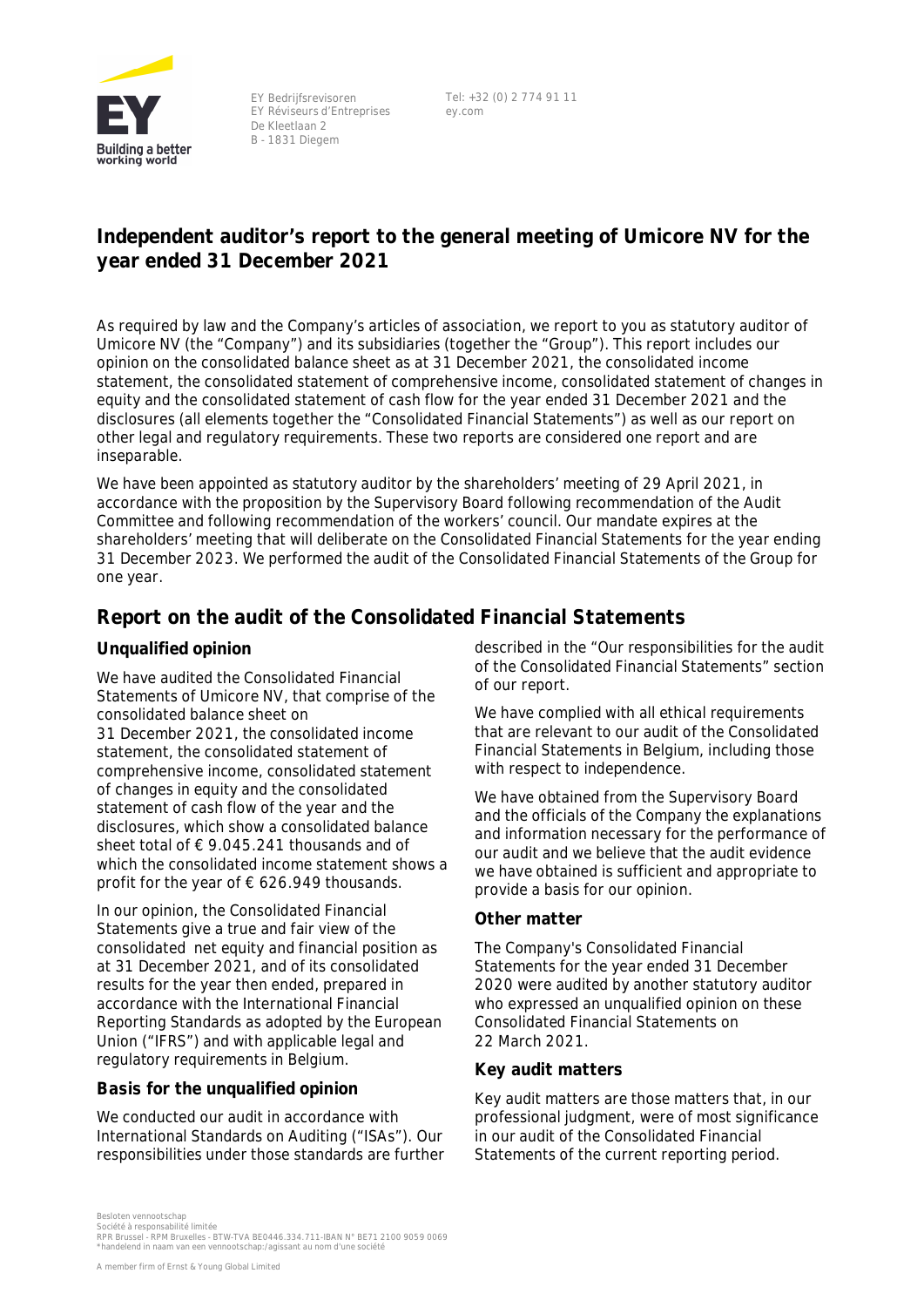

These matters were addressed in the context of our audit of the Consolidated Financial Statements as a whole and in forming our opinion thereon, and consequently we do not provide a separate opinion on these matters.

## **Accounting treatment of hedge transactions and derivatives**

## **Description of the key audit matter**

Umicore uses a number of different derivative financial instruments to hedge against currency, energy and commodity price risks associated with its ordinary business activities. Management's hedging policy is documented in corresponding internal guidelines and serves as the basis for these transactions. These price risks arise primarily from revenue, sales and procurement transactions, in particular commodities.

The Group applies cash flow hedging, fair value hedging, and economical hedging (i.e. derivatives that are not in a formal hedge relationship, but are not speculative). Each of these 3 types is outlined in more detail in the following paragraphs.

The cash flow hedges, also labelled as "strategic hedges" in the Group's annual report, meet the criteria for hedge accounting under IFRS 9. Consequently, the effective portion of the changes in fair value of the underlying derivative financial instruments are recognized directly in equity until the underlying hedged cash flows materialize. As of the balance sheet date, EUR 54.0 million were recognized in the fair value reserves in equity as disclosed in note F 33.1.

A part of the fair value hedges, also labelled as "transactional hedges" in the Group's annual report, meet the criteria for fair value hedge accounting under IFRS 9 as disclosed in the accounting policies under note F 2.21.1. These consist mainly of the currency hedges and the commodity hedges for base metals (lead, copper and nickel). The hedged items and the hedging instruments are both recognized at fair value through the income statement. As of the balance sheet date, EUR 22.0 million (negative) were recognized as fair value of the hedging instruments as disclosed in note F 32 and F 33.2. There is a part of the transactional hedging for commodities for which under IFRS 9 no fair value hedge accounting can be applied because the criteria are not met. These are labelled as "economical hedges" in the Group's annual report. In addition, for some metals, in the absence of market-based derivatives, the hedging consists of physical back-to-back hedging set-ups without any derivative financial instruments involved. As of the balance sheet date, EUR 3.5 million were recognized as fair value of the derivatives as disclosed in note F 32 and F 33.2. Although the hedging criteria under IFRS 9 are not met, management does not consider these as speculative instruments.

We believe that these matters are significant in our audit due to their high complexity, the number of transactions as well as the extensive accounting, documentation and reporting requirements under IFRS 9.

#### **Summary of the procedures performed**

- Assessment of the design and operating effectiveness of the Group's key internal controls with regard to derivative financial instruments, including its activities to monitor compliance with the hedging policies.
- We obtained bank and broker confirmations in order to support the existence, completeness and fair values of the recorded hedging transactions. We have recalculated the impact on the income statement and have verified the contractual and financial terms for a representative sample of derivatives.
- We used market data to confirm the method applied to measure the fair value of the financial instruments and recalculated the fair value for a sample of derivatives with the use of our internal experts.
- Inspection of the hedge accounting documentation and prospective effectiveness testing to ensure compliance with IFRS 9. In particular, for the fair value hedges we assessed the net position approach for the commodity hedges. For the cash flow hedges we verified the probability of the expected future cash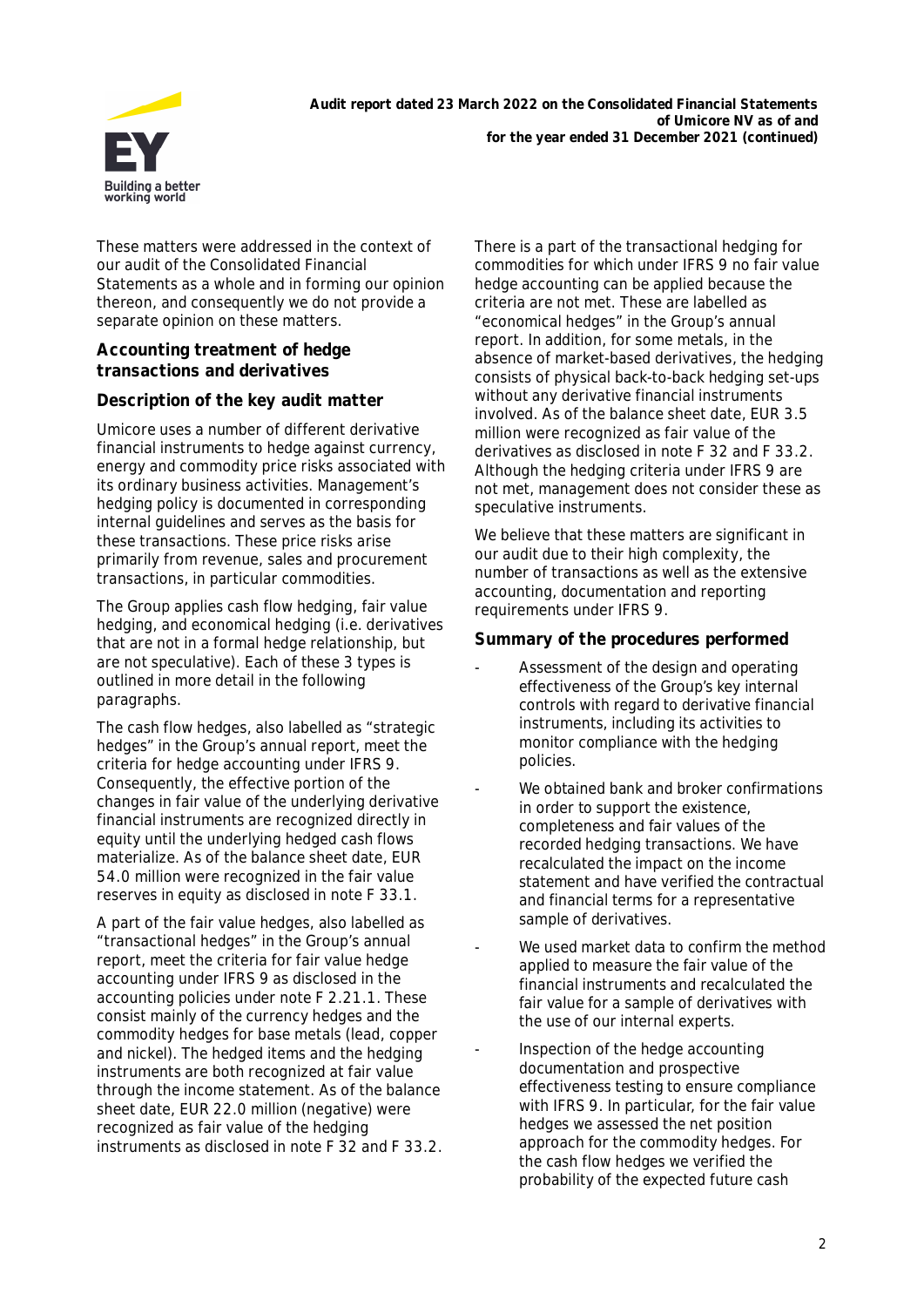

flows. For the part on which no fair value hedge accounting can be applied (in the absence of meeting the IFRS 9 criteria or in the absence of market-based derivatives), we verified whether the accounting treatment was in accordance with IAS 2 "Inventories" and IAS 37 "Provisions, Contingent Liabilities and Contingent Assets".

- Assessment of the accounting treatment, including the effects on equity and profit or loss, of the various hedging transactions and reconciliation with the statement of financial position and disclosures.
- We evaluated whether the hedged items and hedging instruments were appropriately disclosed in notes F 33.1 and F33.2 of the financial statements.

## **Uncertain tax positions**

## **Description of the key audit matter**

Umicore conducts its business globally and, as a result, is subject to audit by local taxing authorities for its various global subsidiaries and the resolution of such audits may span multiple years. Uncertainty in a tax position may arise because tax laws are complex and subject to varied interpretation. Accordingly, the ultimate outcome with respect to tax positions may differ from the amounts recognized. Accounting for uncertain tax positions requires significant judgement by management as to their recognition and valuation as disclosed in the accounting policies under note F 2.19. As explained in note F 4.6, management performed a detailed assessment of all tax uncertainties which resulted in a provision for these uncertainties amounting to EUR 101.1 million as of the balance sheet date.

We believe that the accounting treatment of uncertain tax positions is significant in our audit due to the assessment process being complex and requiring significant judgement by management, and the amounts involved being material to the consolidated financial statements of the Group.

**Summary of the procedures performed**

- We evaluated the Group's accounting policy related to uncertain tax positions and assessed the compliance of this policy with IFRIC 23 "Uncertainty over Income Tax Treatments".
- Assessment of the Group's internal control environment with regard to uncertain tax positions, including its process to identify the tax exposures of all the legal entities within the Group. We tested the design of management's controls in respect of the identification of various uncertain tax positions, its assessment and interpretation of tax laws, its evaluation of which tax positions may not be sustained upon audit and of their expected financial outcome.
- We analyzed and challenged management's methods and key assumptions, in particular on cases where there had been significant developments with local tax authorities.
- We obtained explanations from management and corroborated those explanations with supporting evidence, including but not limited to internal tax memorandums, communication with tax authorities and conclusions of the Group's outside tax advisors. We focused on the judgements made by management in assessing the quantification and likelihood of significant exposures and the level of liability required for specific transactions. For significant new uncertain tax positions or potential exposures identified, or significant changes in existing positions or exposures, we analyzed the assessments prepared by the Group together with our internal tax specialists.
- We evaluated whether the liabilities and exposures for uncertain tax positions were appropriately disclosed in the financial statements.

**Responsibilities of the Supervisory Board for the preparation of the Consolidated Financial Statements**

The Supervisory Board is responsible for the preparation of the Consolidated Financial Statements that give a true and fair view in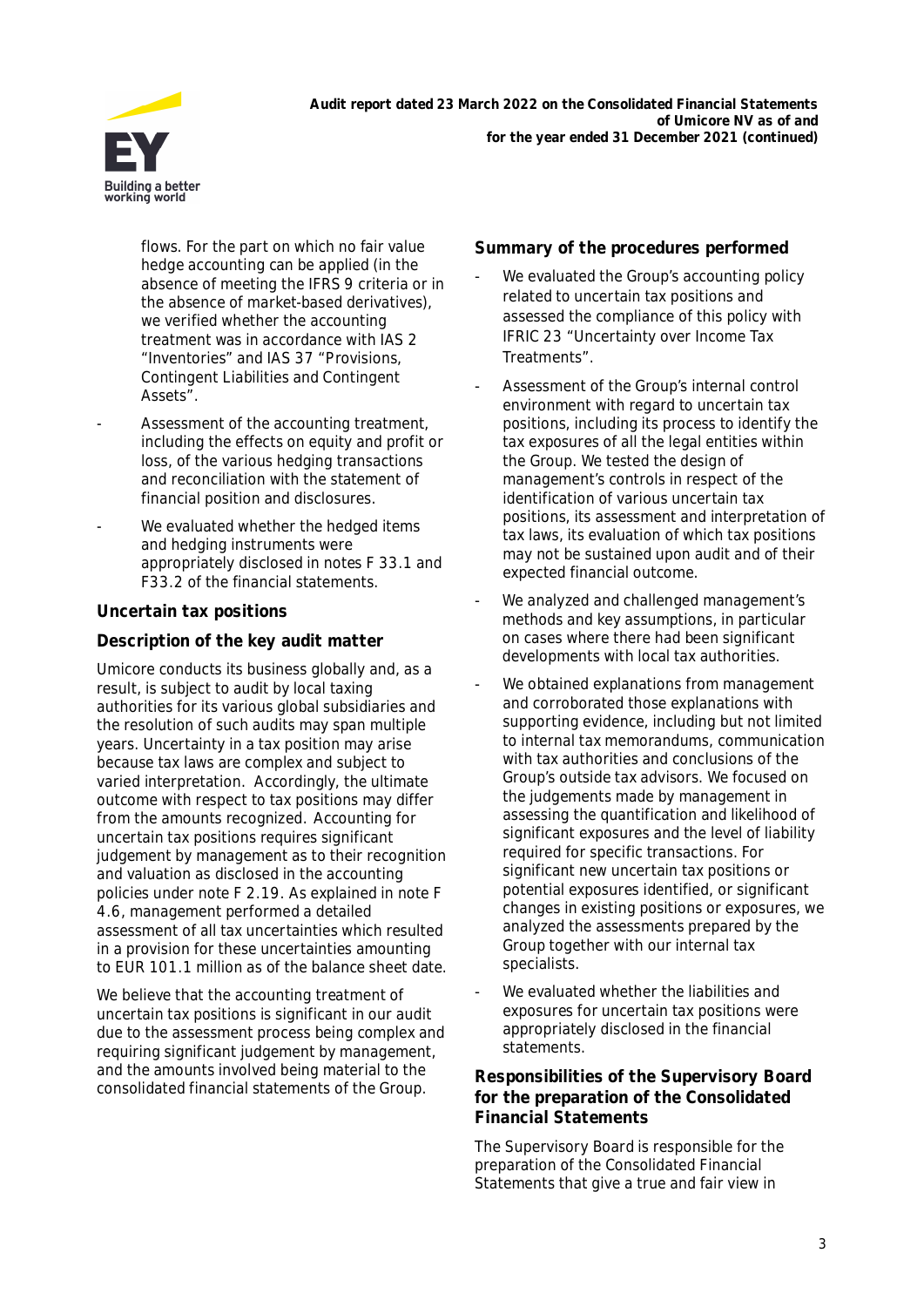

accordance with IFRS and with applicable legal and regulatory requirements in Belgium and for such internal controls relevant to the preparation of the Consolidated Financial Statements that are free from material misstatement, whether due to fraud or error.

As part of the preparation of Consolidated Financial Statements, the Supervisory Board is responsible for assessing the Company's ability to continue as a going concern, and provide, if applicable, information on matters impacting going concern, The Supervisory Board should prepare the financial statements using the going concern basis of accounting, unless the Supervisory Board either intends to liquidate the Company or to cease business operations, or has no realistic alternative but to do so.

**Our responsibilities for the audit of the Consolidated Financial Statements**

Our objectives are to obtain reasonable assurance whether the Consolidated Financial Statements are free from material misstatement, whether due to fraud or error, and to express an opinion on these Consolidated Financial Statements based on our audit. Reasonable assurance is a high level of assurance, but not a guarantee that an audit conducted in accordance with the ISAs will always detect a material misstatement when it exists. Misstatements can arise from fraud or error and considered material if, individually or in the aggregate, they could reasonably be expected to influence the economic decisions of users taken on the basis of these Consolidated Financial Statements.

In performing our audit, we comply with the legal, regulatory and normative framework that applies to the audit of the Consolidated Financial Statements in Belgium. However, a statutory audit does not provide assurance about the future viability of the Company and the Group, nor about the efficiency or effectiveness with which the Supervisory Board has taken or will undertake the Company's and the Group's business operations. Our responsibilities with regards to the going concern assumption used by the Supervisory Board are described below.

As part of an audit in accordance with ISAs, we exercise professional judgment and we maintain professional skepticism throughout the audit. We also perform the following tasks:

- identification and assessment of the risks of material misstatement of the Consolidated Financial Statements, whether due to fraud or error, the planning and execution of audit procedures to respond to these risks and obtain audit evidence which is sufficient and appropriate to provide a basis for our opinion. The risk of not detecting material misstatements resulting from fraud is higher than when such misstatements result from errors, since fraud may involve collusion, forgery, intentional omissions, misrepresentations, or the override of internal control;
- obtaining insight in the system of internal controls that are relevant for the audit and with the objective to design audit procedures that are appropriate in the circumstances, but not for the purpose of expressing an opinion on the effectiveness of the Company's internal control;
- evaluating the selected and applied accounting policies, and evaluating the reasonability of the accounting estimates and related disclosures made by the Supervisory Board as well as the underlying information given by the Supervisory Board;
- conclude on the appropriateness of the Supervisory Board use of the going-concern basis of accounting, and based on the audit evidence obtained, whether or not a material uncertainty exists related to events or conditions that may cast significant doubt on the Company's or Group's ability to continue as a going concern. If we conclude that a material uncertainty exists, we are required to draw attention in our auditor's report to the related disclosures in the Consolidated Financial Statements or, if such disclosures are inadequate, to modify our opinion. Our conclusions are based on audit evidence obtained up to the date of the auditor's report. However, future events or conditions may cause the Company to cease to continue as a going-concern;
- evaluating the overall presentation, structure and content of the Consolidated Financial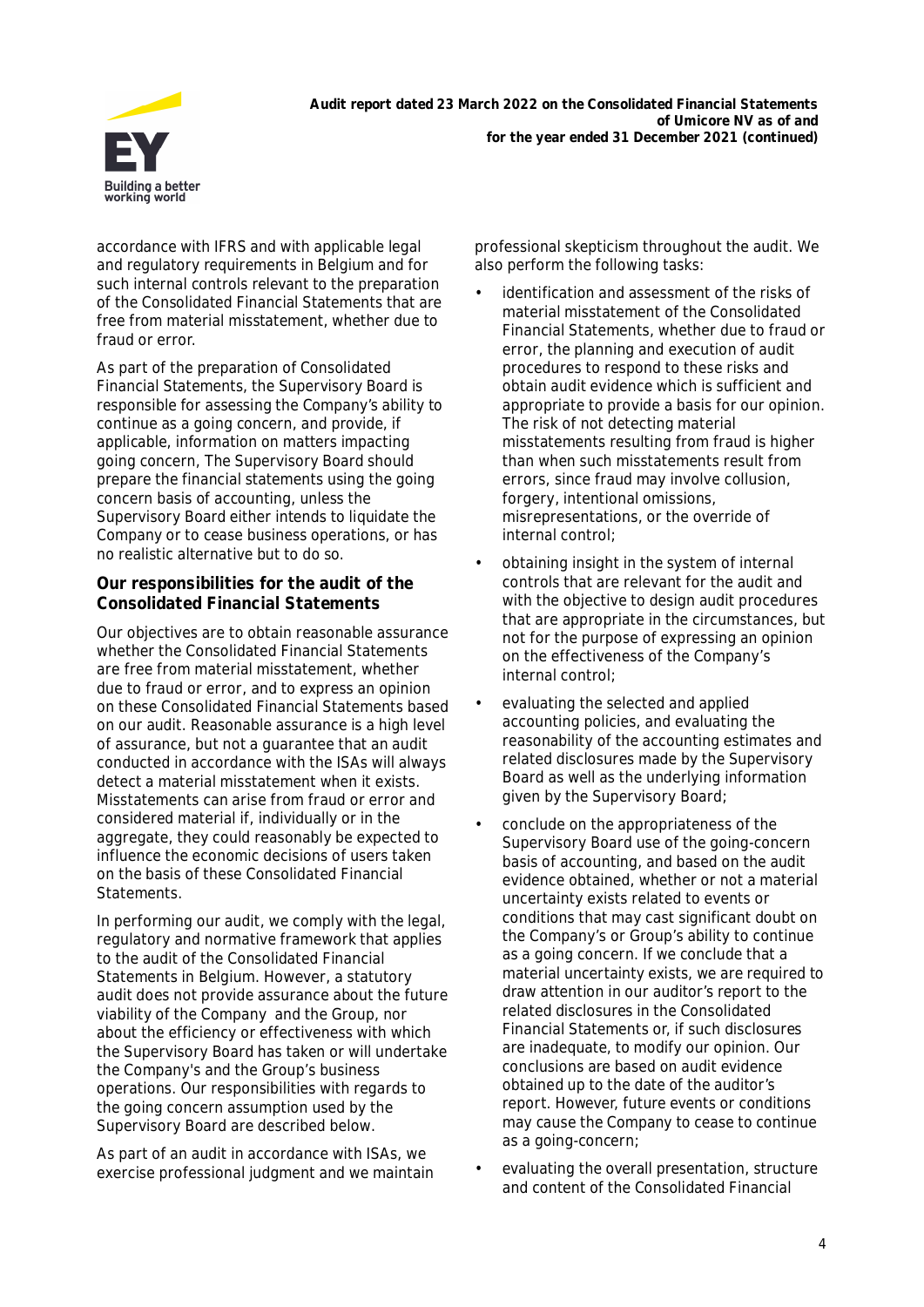

Statements, and evaluating whether the Consolidated Financial Statements reflect a true and fair view of the underlying transactions and events.

We communicate with the Audit Committee within the Supervisory Board regarding, among other matters, the planned scope and timing of the audit and significant audit findings, including any significant deficiencies in internal control that we identify during our audit.

Because we are ultimately responsible for the opinion, we are also responsible for directing, supervising and performing the audits of the subsidiaries. In this respect we have determined the nature and extent of the audit procedures to be carried out for group entities.

We provide the Audit Committee within the Supervisory Board with a statement that we have complied with relevant ethical requirements regarding independence, and to communicate with them all relationships and other matters that may reasonably be thought to bear on our independence, and where applicable, related safeguards.

From the matters communicated with the Audit Committee within the Supervisory Board, we determine those matters that were of most significance in the audit of the Consolidated Financial Statements of the current period and are therefore the key audit matters. We describe these matters in our report, unless the law or regulations prohibit this.

# **Report on other legal and regulatory requirements**

## **Responsibilities of the Supervisory Board**

The Supervisory Board is responsible for the preparation and the content of the Supervisory Board report on the Consolidated Financial Statements, and other information included in the annual report.

## **Responsibilities of the auditor**

In the context of our mandate and in accordance with the additional standard to the ISAs applicable in Belgium, it is our responsibility to verify, in all material respects, the Supervisory Board report on the Consolidated Financial Statements, and other information included in the annual report, as well as to report on these matters.

**Aspects relating to Supervisory Board report and other information included in the annual report**

In our opinion, after carrying out specific procedures on the Supervisory Board report, the Supervisory Board report is consistent with the Consolidated Financial Statements and has been prepared in accordance with article 3:32 of the Code of companies and associations.

In the context of our audit of the Consolidated Financial Statements, we are also responsible to consider whether, based on the information that we became aware of during the performance of our audit, the Supervisory Board report and other information included in the annual report, being:

- Key performance figures related to 'Economic performance' (page 78)
- Parent company separate summarized financial statements (page 178 and following)

contain any material inconsistencies or contain information that is inaccurate or otherwise misleading. In light of the work performed, there are no material inconsistencies to be reported.

The non–financial information required by article 3:32, § 2, of the Code of companies and associations has been included in the annual report. The Company has prepared this nonfinancial information based on GRI. As requested by the Company, we have issued a separate limited assurance report on a selection of value chain, environmental and social KPI's in accordance with the International Standard on Assurance Engagements ISAE 3000. In accordance with article 3:80 § 1, 5° of the Code of companies and associations, we do not express any opinion on the question whether this nonfinancial information has been established in accordance with the GRI framework. For